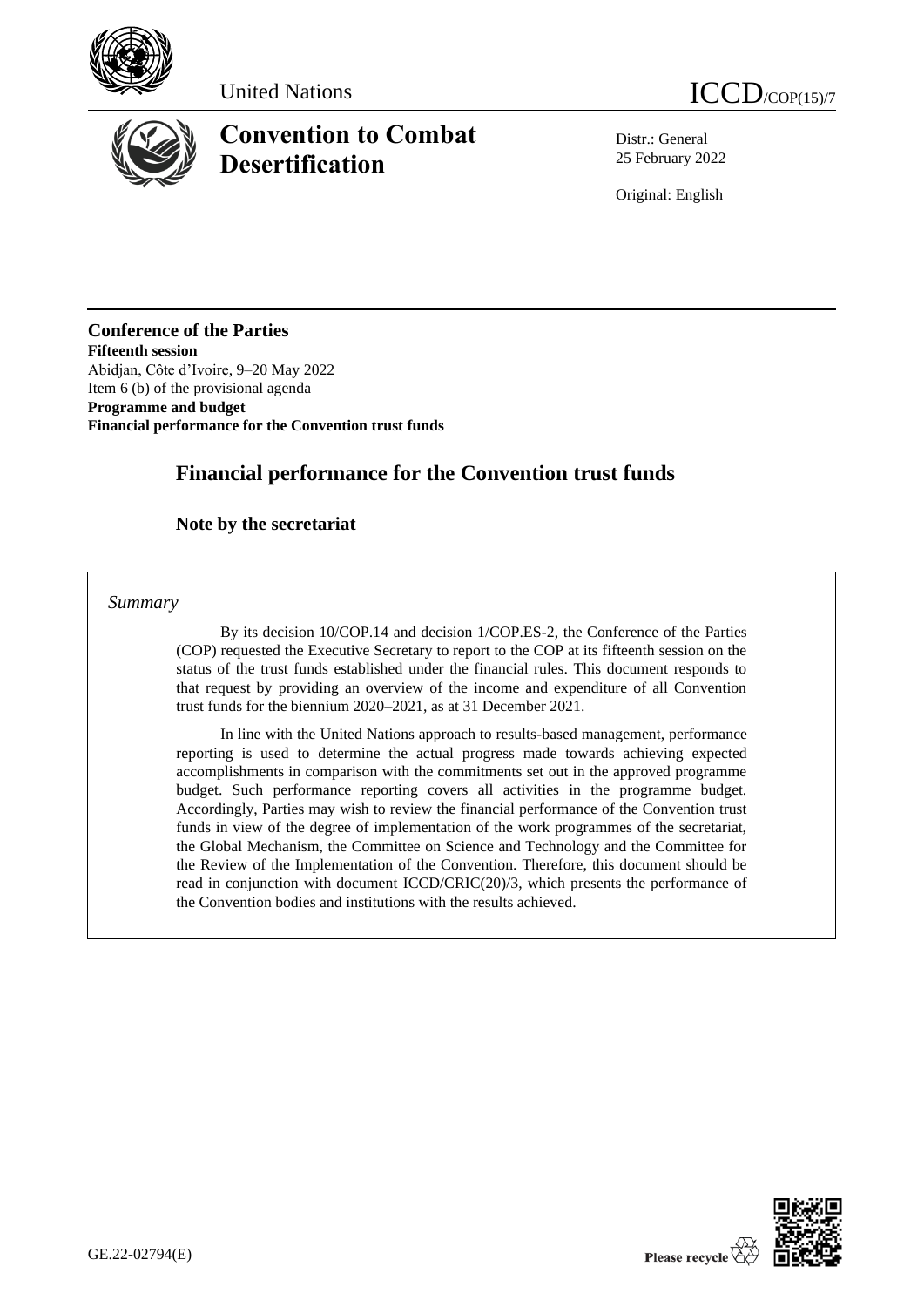## Contents

|       |           |                                                                                                                                                   | Paragraphs | Page |
|-------|-----------|---------------------------------------------------------------------------------------------------------------------------------------------------|------------|------|
| I.    |           |                                                                                                                                                   | $1 - 4$    | 3    |
|       | A.        |                                                                                                                                                   | 1          | 3    |
|       | <b>B.</b> |                                                                                                                                                   | $2 - 4$    | 3    |
| П.    |           |                                                                                                                                                   | $5 - 16$   | 3    |
|       | A.        | Trust Fund for the Core Budget of the United Nations Convention to                                                                                | $5 - 10$   | 3    |
|       | <b>B.</b> | Trust Fund for Participation of Representatives of Eligible Parties in the<br>Sessions of the United Nations Convention to Combat Desertification | 11         | 6    |
|       | C.        | Trust Funds for Voluntary Financing of Activities under the United Nations                                                                        | $12 - 13$  | 6    |
|       | D.        | Trust Fund for Convention Events Organized by the secretariat of the<br>United Nations Convention to Combat Desertification (the Bonn Fund)       | $14 - 15$  | 7    |
|       | Е.        |                                                                                                                                                   | 16         | 7    |
| III.  |           |                                                                                                                                                   | 17         | 8    |
| Annex |           |                                                                                                                                                   |            |      |
|       |           | Projects and events funded from the Trust Fund for Supplementary Activities                                                                       |            | 9    |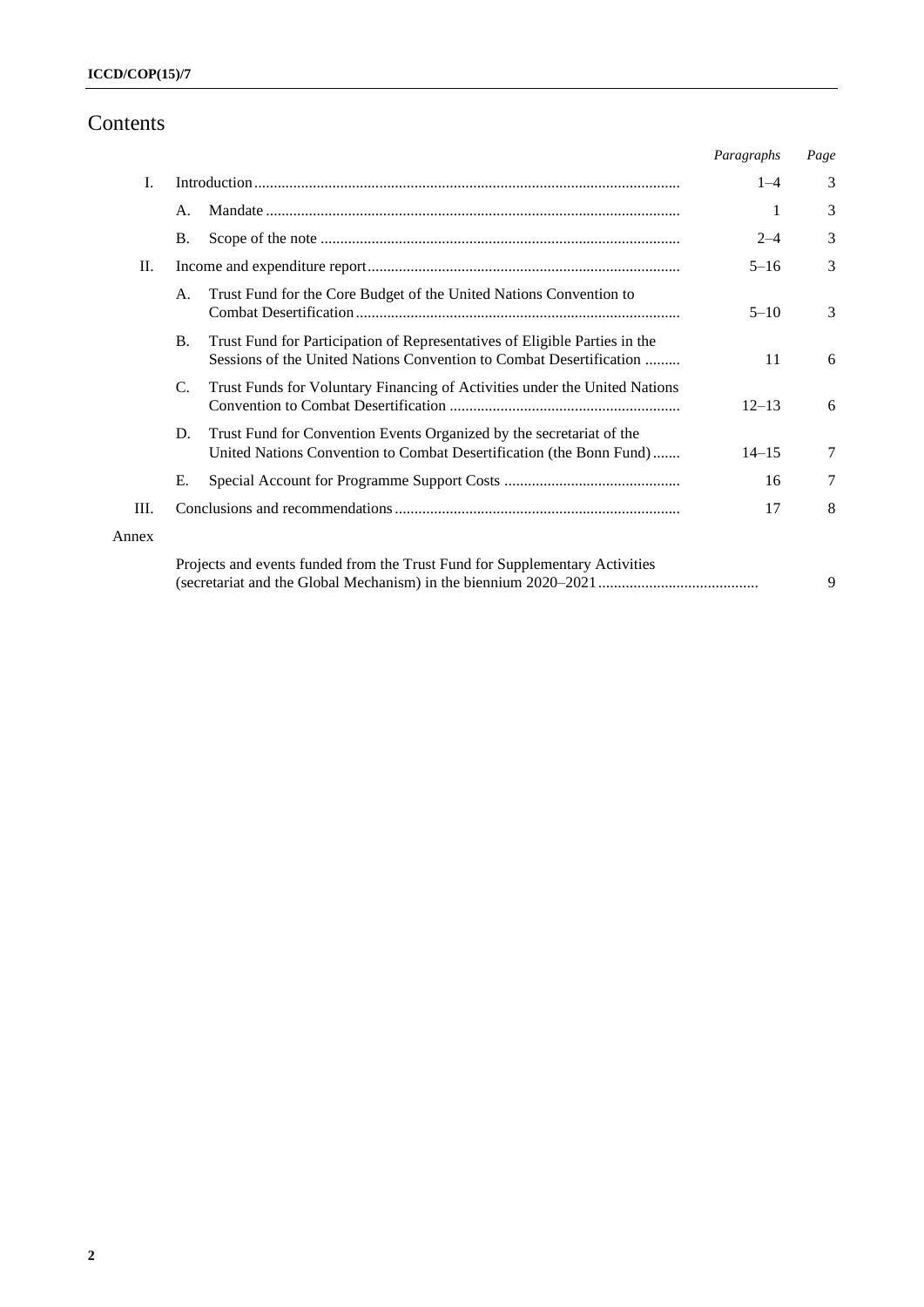## **I. Introduction**

### **A. Mandate**

1. Rule 10 (d) of the rules of procedure of the Conference of the Parties (COP) provides that the provisional agenda of each ordinary session of the COP shall include, as appropriate, the proposed budget as well as all questions pertaining to the accounts and financial arrangements. By its decision 10/COP.14 and decision 1/COP.ES-2, the COP requested the Executive Secretary to report to the COP at its fifteenth session (COP 15) on the status of the trust funds established under its financial rules, as well as on core budget contributions made by Parties for prior financial periods (before 1 January 2020), received during the biennium 2020–2021.

### **B. Scope of the note**

2. This document provides an overview of the income and expenditure of all Convention trust funds for the biennium 2020–2021, as at 31 December 2021.

3. The secretariat and the Global Mechanism (GM) plan, carry out and monitor progress in their work by using four-year workplans and costed two-year work programmes. These workplans and work programmes follow a results-based management (RBM) approach.

4. At the end of each biennium, the secretariat and the GM provide information on their performance in implementing the workplan and programme. In line with the United Nations approach to RBM, performance reporting is used to determine the actual progress made towards achieving the objectives of the workplan in comparison with the commitments set out in the approved programme budget. Such performance reporting covers all activities in the programme budget. This document presents the performance of the Convention trust funds and should therefore be read in conjunction with the detailed report on the performance of the Convention institutions and subsidiary bodies (2020– 2021).<sup>1</sup>

## **II. Income and expenditure report**

### **A. Trust Fund for the Core Budget of the United Nations Convention to Combat Desertification**

5. The COP, by its decision 10/COP.14, approved a core budget of EUR 16.4 million for the biennium 2020–2021 (see table 1). Funding for the approved budget comes from indicative contributions by all Parties and the Host Government.

<sup>&</sup>lt;sup>1</sup> ICCD/CRIC(20)/3.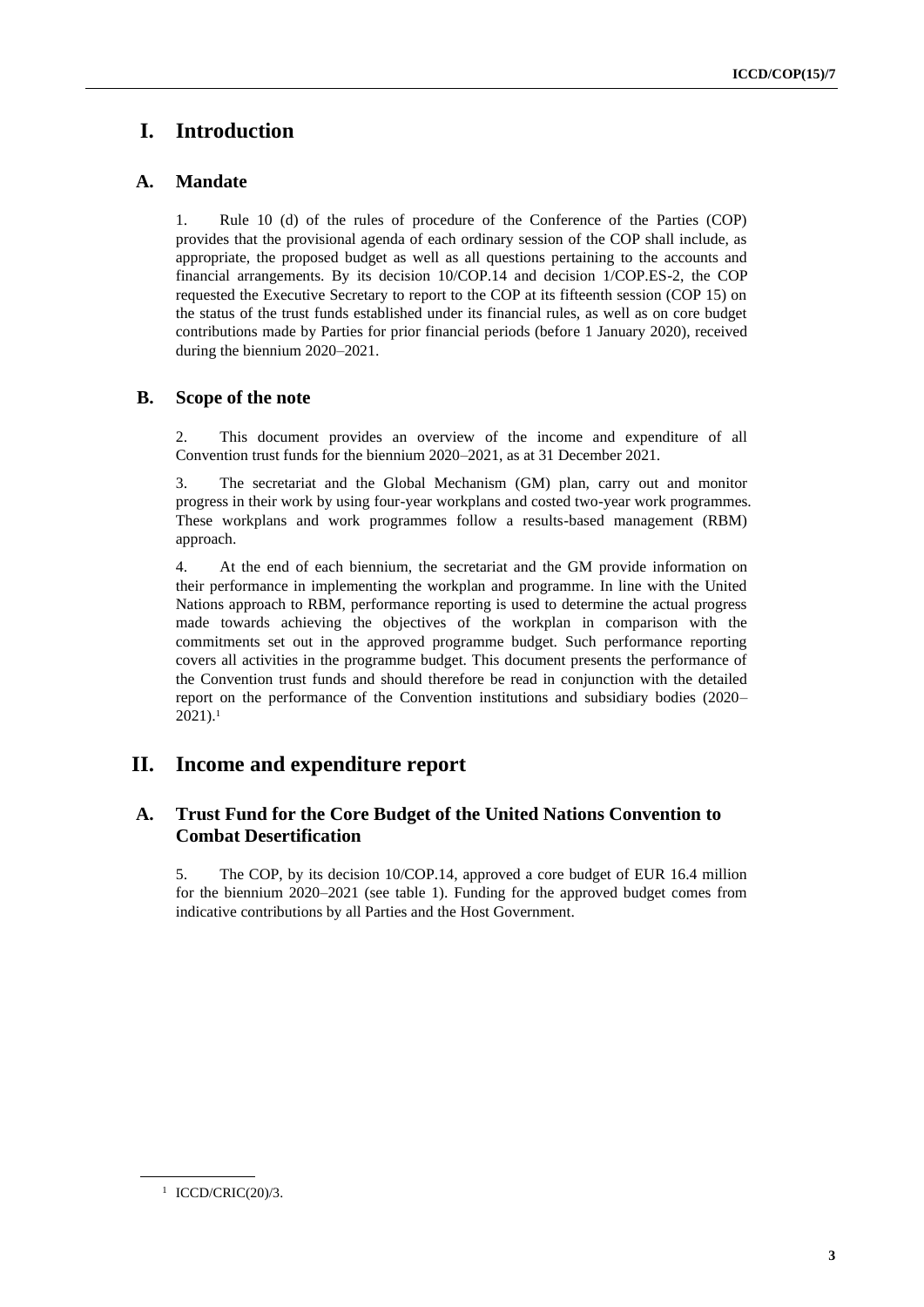#### Table 1 **Programme budget for the biennium 2020–2021 (euros)**

|                                                                           | 2020           | 2021          | 2020-2021  |
|---------------------------------------------------------------------------|----------------|---------------|------------|
| Direct costs for programme activities                                     | 7 270 311      | 7 270 311     | 14 540 622 |
| Programme support costs                                                   | 945 140        | 945 141       | 1 862 346  |
| Adjustment to working capital reserves                                    | $\overline{0}$ | $\Omega$      | $\theta$   |
| <b>Total approved budget</b>                                              | 8 2 1 5 4 5 1  | 8 2 1 5 4 5 2 | 16 430 903 |
| Contributions from the Host Government                                    | 511 292        | 511 292       | 1 022 584  |
| Indicative contributions from all Parties                                 | 7 582 749      | 7 5 8 2 7 4 9 | 15 165 498 |
| Unspent balances or contributions from prior<br>financial periods (up to) | 121 410        | 121411        | 242 821    |
| <b>Total income</b>                                                       | 8 2 1 5 4 5 1  | 8 2 1 5 4 5 2 | 16 430 903 |

6. The COP, by its same decision, also authorized the Executive Secretary to use the remainder of the amount (EUR 876,117 as at 1 January 2020) previously allocated from the reserves of the Trust Fund for the Core Budget of the United Nations Convention to Combat Desertification for the implementation of the Drought Initiative (see decision 23/COP.14).

7. As at 31 December 2021, the Trust Fund for the Core Budget of the United Nations Convention to Combat Desertification had received EUR 13.3 million, or 87.9 per cent of the total indicative contributions for the biennium. As this report was being prepared, the voluntary contribution from the Host Government had been received for 2021. Table 2 indicates the actual amount of income received to date in the biennium.

Table 2 **Income received for the biennium 2020–2021 (euros)**

| Carry-over from 2018-2019                          | 3 161 306  |
|----------------------------------------------------|------------|
| Indicative contributions for 2020–2021             | 13 324 005 |
| Contributions for previous years                   | 834 355    |
| Contributions from the Host Government             | 1 022 584  |
| Contributions for future years received in advance | 289 345    |
| Interest and miscellaneous income                  | 25 5 18    |
| <b>Total income received</b>                       | 18 657 113 |

8. The total amount of outstanding indicative contributions is USD 0.71 million for 2002–2007 and EUR 3.76 million for 2008–2021. Tables 3 and 4 provide details on the number of Parties and the amount outstanding by year.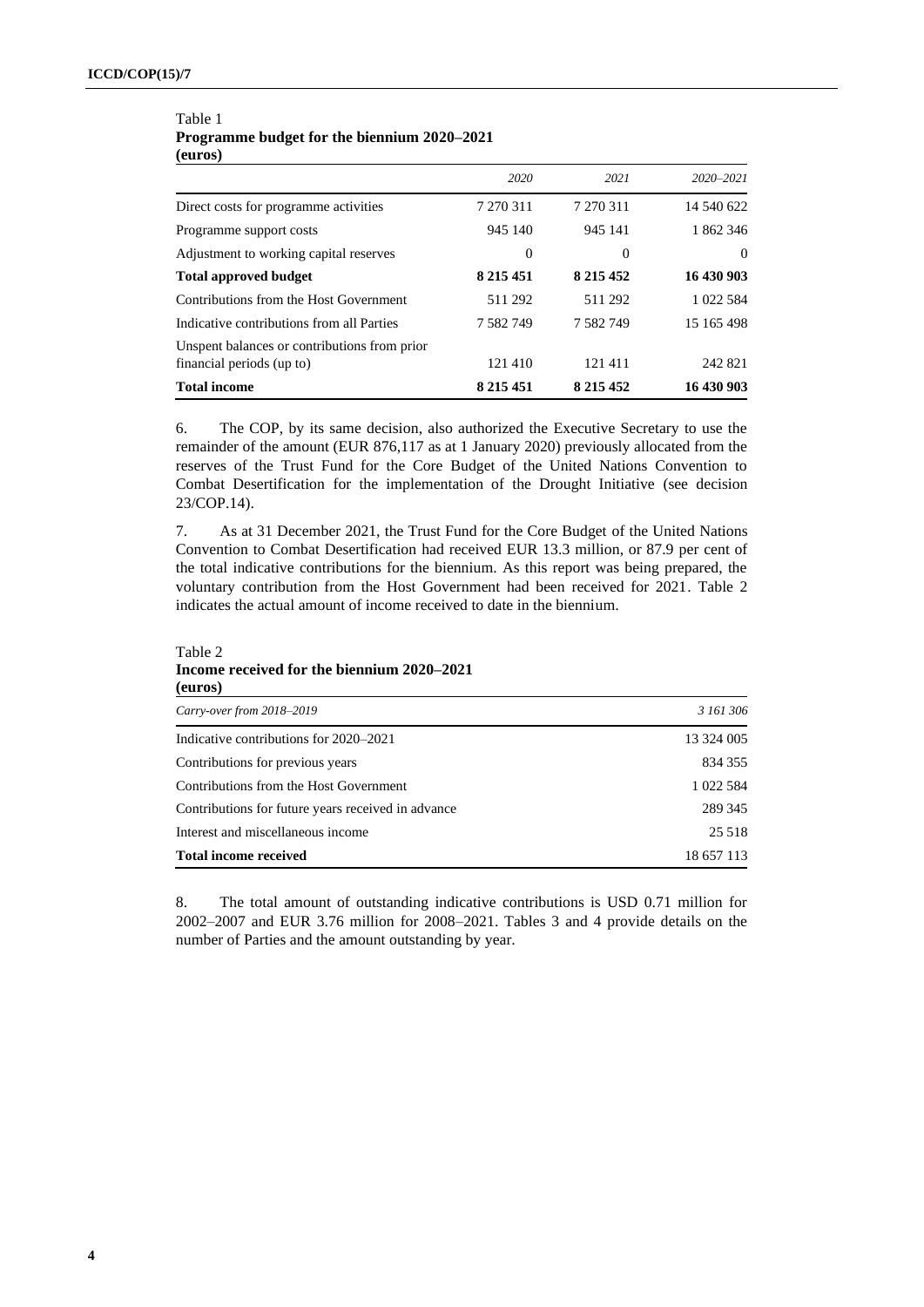|                                 | <b>Number of Parties</b> | Outstanding amount |
|---------------------------------|--------------------------|--------------------|
| Outstanding since 1 January of: |                          |                    |
| 2002                            | 2                        | 160                |
| 2003                            | 3                        | 174                |
| 2004                            | 5                        | 350                |
| 2005                            | 5                        | 400                |
| 2006                            | 7                        | 267 343            |
| 2007                            | 18                       | 438 905            |
| <b>Total</b>                    |                          | 707 331            |

#### Table 3 **Outstanding contributions to the trust fund by year for the period 2002–2007 as at 31 December 2021 (United States dollars)**

#### Table 4

#### **Outstanding contributions to the trust fund by year for the period 2008–2021 as at 31 December 2021 (euros)**

|                                 | <b>Number of Parties</b> | Outstanding amount |
|---------------------------------|--------------------------|--------------------|
| Outstanding since 1 January of: |                          |                    |
| 2008-2009                       | 22                       | 571812             |
| 2010-2011                       | 26                       | 73 779             |
| 2012-2013                       | 33                       | 204 838            |
| 2014-2015                       | 37                       | 163 408            |
| 2016-2017                       | 44                       | 220 447            |
| 2018-2019                       | 60                       | 685 482            |
| 2020-2021                       | 109                      | 1 841 493          |
| <b>Total</b>                    |                          | 3761259            |

9. Parties may recall that the COP authorized the Executive Secretary to enter into arrangements with any Party whose agreed outstanding contributions remain unpaid for two or more years to mutually agree on a 'schedule of payments' for that Party to pay all unpaid agreed contributions within six years, depending on the financial circumstances of the Party concerned, and pay future contributions by the due date.<sup>2</sup> The secretariat sent reminders to all Parties with outstanding contributions. As at 31 December 2021, the secretariat had not been contacted by any Party to make these arrangements for outstanding contributions of two or more years. Nevertheless, in the course of the biennium 2020–2021, the secretariat received EUR 0.834 million in core contributions from previous bienniums.

10. The secretariat will continue to remind Parties of their outstanding contributions and post the monthly status of indicative contributions on its website.<sup>3</sup>

<sup>2</sup> Decision 9/COP.9, paragraph 13, decision 10/COP.12, paragraph 26, and decision 10/COP.13, paragraph 26, paragraph 30, decision 10/COP.14.

<sup>3</sup> [<https://www.unccd.int/about-us/secretariat>](https://www.unccd.int/about-us/secretariat).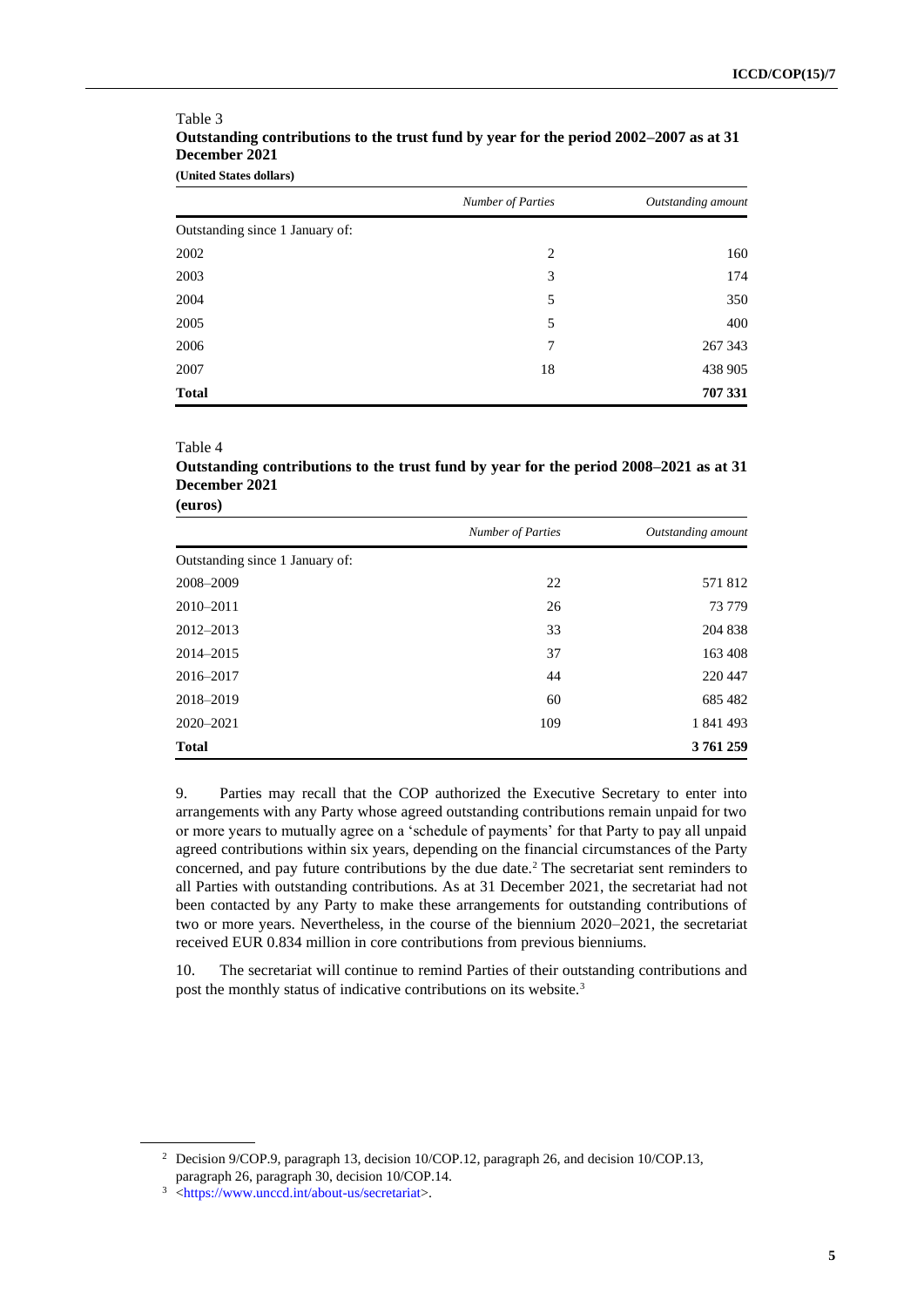### **B. Trust Fund for Participation of Representatives of Eligible Parties in the Sessions of the United Nations Convention to Combat Desertification**

11. As at 31 December 2021, the Trust Fund for Participation of Representatives of Eligible Parties in the Sessions of the United Nations Convention to Combat Desertification had received EUR 0.55 million in income, including carry-over from prior periods, which was used to fund participants from eligible Parties, designated science and technology correspondents from eligible affected countries and representatives from non-governmental organizations. Information on the income and expenditure of this trust fund is given in table 5.

Table 5

**Income and expenditure of the Trust Fund for Participation of Representatives of Eligible Parties in the Sessions of the United Nations Convention to Combat Desertification as at 31 December 2021 (euros)**

| <i>Income</i>                                  |         |
|------------------------------------------------|---------|
| Carry-over from 2018–2019                      | 484 328 |
| Voluntary contributions received for 2020–2021 | 54 373  |
| Interest and miscellaneous income              | 8 2 6 3 |
| <b>Total income</b>                            | 546 964 |
| Expenditure                                    |         |
| Miscellaneous expenditures                     | 12 050  |
| Programme support costs                        | 383     |
| <b>Total expenditure</b>                       | 12434   |
| <b>Balance of funds</b>                        | 534 530 |

### **C. Trust Funds for Voluntary Financing of Activities under the United Nations Convention to Combat Desertification**

12. Table 6 shows income and expenditure under Trust Funds for Voluntary Financing of Activities for the secretariat and the GM as at 31 December 2021.

Table 6

#### **Income and expenditure of the respective Trust Funds for Voluntary Financing of Activities for the secretariat and the Global Mechanism as at 31 December 2021 (euros)**

|                                               | Secretariat   | Global Mechanism |
|-----------------------------------------------|---------------|------------------|
| <i>Income</i>                                 |               |                  |
| Carry-over from 2018-2019                     | 8 3 1 7 8 8 3 | 7 3 1 4 9 6 6    |
| Voluntary contributions received in 2020–2021 | 12 224 765    | 2 121 362        |
| Interest and miscellaneous income             | 207 883       | (54431)          |
| <b>Total income</b>                           | 20 750 531    | 9 3 8 1 8 9 6    |
| Expenditure                                   |               |                  |
| <b>Disbursements</b>                          | 5 0 53 1 10   | 3 3 6 3 8 5 3    |
| Programme support costs                       | 755 560       | 339 228          |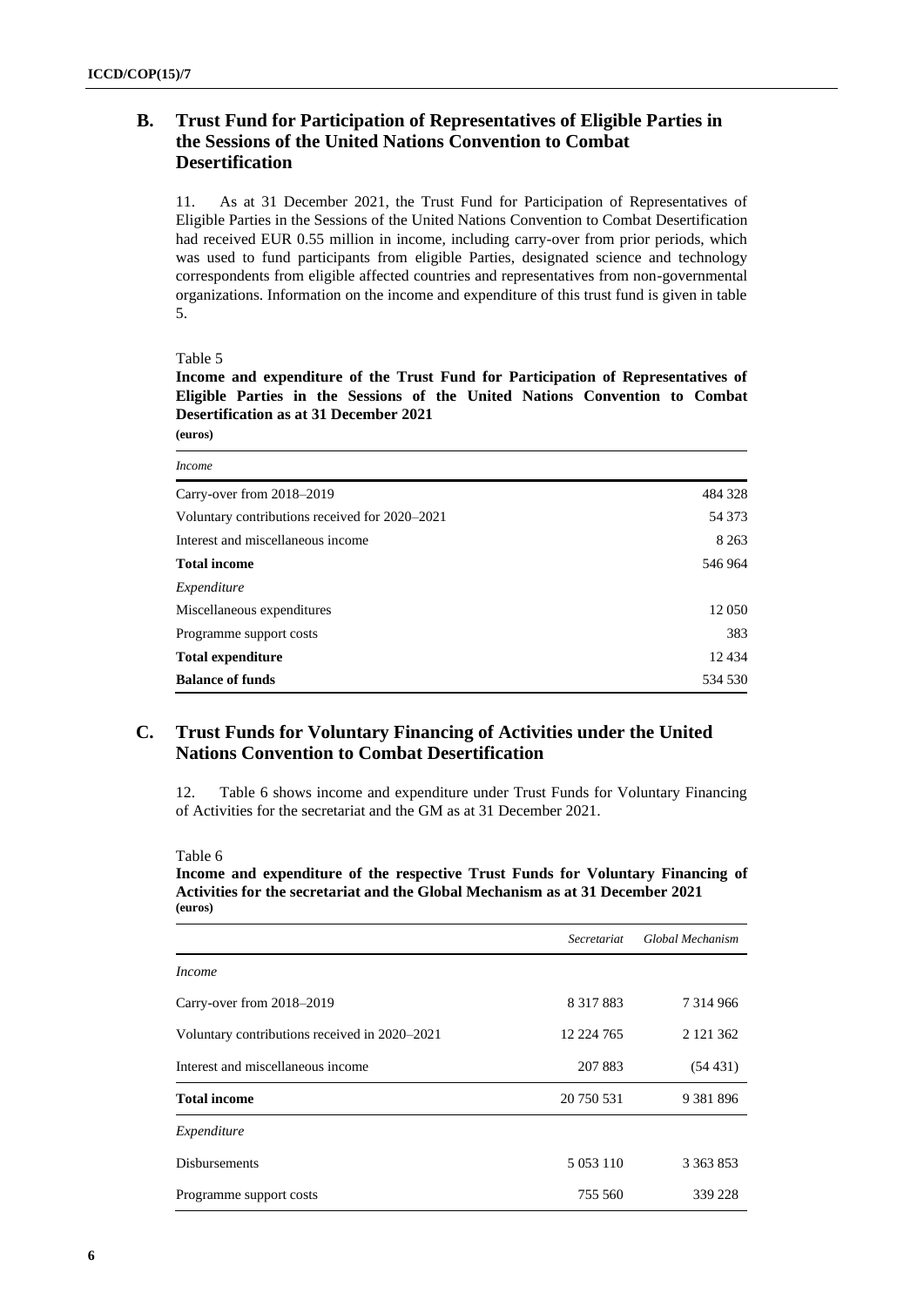|                          | Secretariat |           |
|--------------------------|-------------|-----------|
| <b>Total expenditure</b> | 5 808 670   | 3 703 081 |
| <b>Balance of funds</b>  | 14 941 861  | 5 678 815 |

13. As at 31 December 2021, the secretariat had received EUR 12.2 million and the GM EUR 2.1 million.

### **D. Trust Fund for Convention Events Organized by the secretariat of the United Nations Convention to Combat Desertification (the Bonn Fund)**

14. The Government of Germany, Host Government to the secretariat, supports Convention-related activities and events with an annual supplementary contribution amounting to EUR 511,292. This contribution, known as the Bonn Fund, is transferred to the secretariat in two instalments per year. Of the total contribution of EUR 1,022,584 for the biennium 2020–2021, the contribution for 2021 had been received by the secretariat as at 31 December 2021, in addition to the carry-over balance and miscellaneous income.

15. The Bonn Fund is utilized according to a cost plan proposed by the secretariat and accepted by the Government of Germany. As at 31 December 2021, EUR 0.71 million had been used according to the cost plans agreed for 2020 and 2021. An overview of this utilization is presented in table 7.

Table 7

**Income and expenditure of the Bonn Fund as at 31 December 2021 (euros)**

| <i>Income</i>                                  |           |
|------------------------------------------------|-----------|
| Carry-over from 2018–2019                      | 749 140   |
| Voluntary contributions received for 2020–2021 | 1 022 584 |
| Interest and miscellaneous income              | 32 612    |
| <b>Total income</b>                            | 1 804 336 |
| Expenditure                                    |           |
| <b>Disbursements</b>                           | 621 722   |
| Programme support costs                        | 89 24 2   |
| <b>Total expenditure</b>                       | 710 964   |
| <b>Balance of funds</b>                        | 1 093 373 |

#### **E. Special Account for Programme Support Costs**

16. In accordance with the standard practice of the United Nations, a rate of 13 per cent is charged to all trust funds for programme support services. These support services are mostly used to cover the costs of administrative support staff and secretariat staff at the United Nations Liaison Office in New York, United States of America. Table 8 shows the status of the Special Account for Programme Support Costs.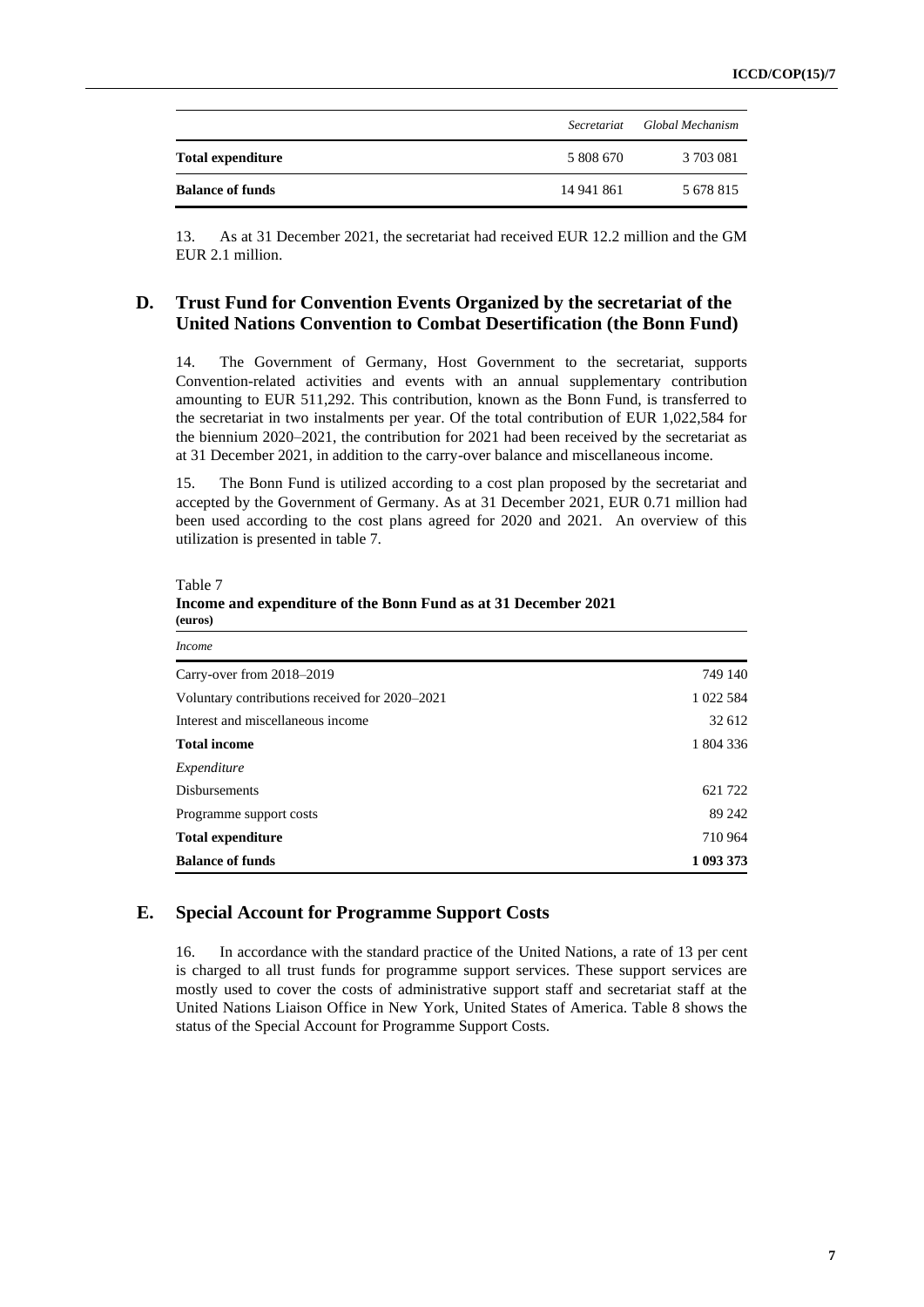#### Table 8

**Income and expenditure of the Special Account for Programme Support Costs as at 31 December 2021** 

**(euros)**

| 440 913       |
|---------------|
| 2 9 3 6 6 4 1 |
| 2 7 6 0       |
| 3 3 8 0 3 1 3 |
|               |
| 2 1 1 9 6 7 7 |
| 2 119 677     |
| 1 260 637     |
|               |

## **III. Conclusions and recommendations**

**17. The COP may wish to take note of the information presented in this document and decide on actions that may need to be included in decisions on the programme budget.**